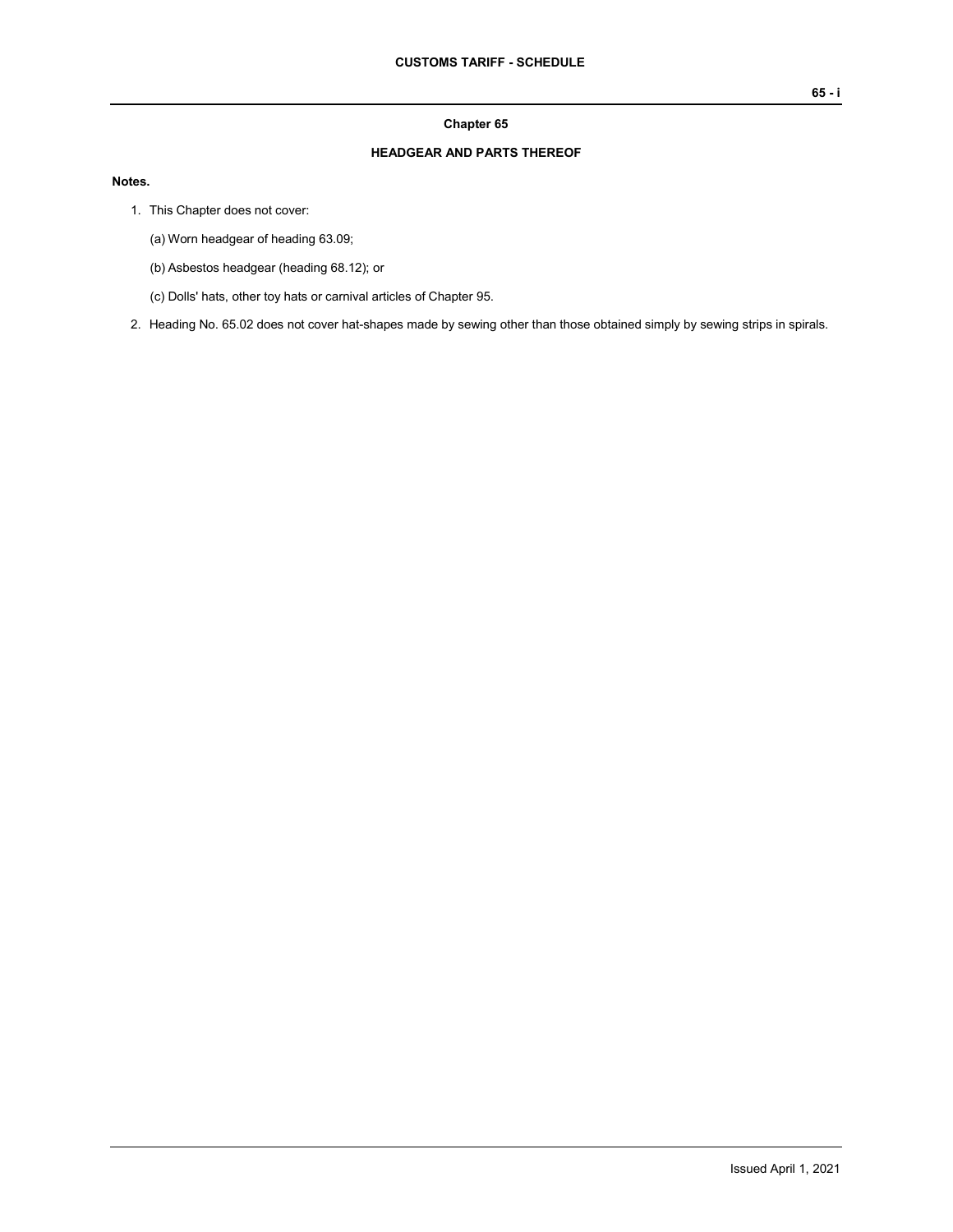## **CUSTOMS TARIFF - SCHEDULE**

| <b>Tariff</b><br>Item     | SS | <b>Description of Goods</b>                                                                                                                                                                                                             | Unit of<br>Meas. | <b>MFN</b><br>Tariff | <b>Applicable</b><br><b>Preferential Tariffs</b>                                                                                                         |
|---------------------------|----|-----------------------------------------------------------------------------------------------------------------------------------------------------------------------------------------------------------------------------------------|------------------|----------------------|----------------------------------------------------------------------------------------------------------------------------------------------------------|
|                           |    | 6501.00.00 00 Hat-forms, hat bodies and hoods of felt, neither blocked to shape nor<br>with made brims; plateaux and manchons (including slit manchons), of<br>felt.                                                                    | KGM              | Free                 | LDCT, GPT, UST, MXT,<br>CIAT, CT, CRT, IT, NT,<br>SLT, PT, COLT, JT,<br>PAT, HNT, KRT, CEUT,<br>UAT, CPTPT,<br>UKT: Free                                 |
|                           |    | 6502.00.00 00 Hat-shapes, plaited or made by assembling strips of any material,<br>neither blocked to shape, nor with made brims, nor lined, nor trimmed.                                                                               | DZN              | Free                 | LDCT, GPT, UST, MXT,<br>CIAT, CT, CRT, IT, NT,<br>SLT, PT, COLT, JT,<br>PAT, HNT, KRT, CEUT,<br>UAT, CPTPT,<br>UKT: Free                                 |
| 6504.00                   |    | Hats and other headgear, plaited or made by assembling strips of any<br>material, whether or not lined or trimmed.                                                                                                                      |                  |                      |                                                                                                                                                          |
|                           |    | 6504.00.10 00 - - -Plaited, in a single piece, or of fur-felt or wool-felt, for use in the<br>manufacture of hats                                                                                                                       | <b>DZN</b>       | Free                 | LDCT, GPT, UST, MXT,<br>CIAT, CT, CRT, IT, NT,<br>SLT, PT, COLT, JT,<br>PAT, HNT, KRT, CEUT,<br>UAT, CPTPT,<br>UKT: Free                                 |
| 6504.00.90 00 - - - Other |    |                                                                                                                                                                                                                                         | <b>DZN</b>       | 12.5%                | LDCT, UST, MXT, CIAT,<br>CT, CRT, IT, NT, SLT, PT,<br>COLT, JT, PAT, HNT,<br>KRT, CEUT, UAT,<br>CPTPT, UKT: Free<br>AUT: 10.5%<br>NZT: 10.5%<br>GPT: 10% |
| 6505.00                   |    | Hats and other headgear, knitted or crocheted, or made up from lace, felt<br>or other textile fabric, in the piece (but not in strips), whether or not lined<br>or trimmed; hair-nets of any material, whether or not lined or trimmed. |                  |                      |                                                                                                                                                          |
|                           |    | 6505.00.10 00 - - - Hair-nets                                                                                                                                                                                                           |                  | 15.5%                | LDCT, UST, MXT, CIAT,<br>CT, CRT, IT, NT, SLT,<br>PT, COLT, JT, PAT,<br>HNT, KRT, CEUT, UAT,<br>CPTPT, UKT: Free                                         |
|                           |    | 6505.00.20 00 - - -Knitted, crocheted or woven, for use in the manufacture of hats                                                                                                                                                      | <b>DZN</b>       | Free                 | LDCT, GPT, UST, MXT,<br>CIAT, CT, CRT, IT, NT,<br>SLT, PT, COLT, JT,<br>PAT, HNT, KRT, CEUT,<br>UAT, CPTPT,<br>UKT: Free                                 |
|                           |    | ---Felt hats and other felt headgear, made from the hat bodies, hoods or<br>plateaux of heading 65.01, whether or not lined or trimmed:                                                                                                 |                  |                      |                                                                                                                                                          |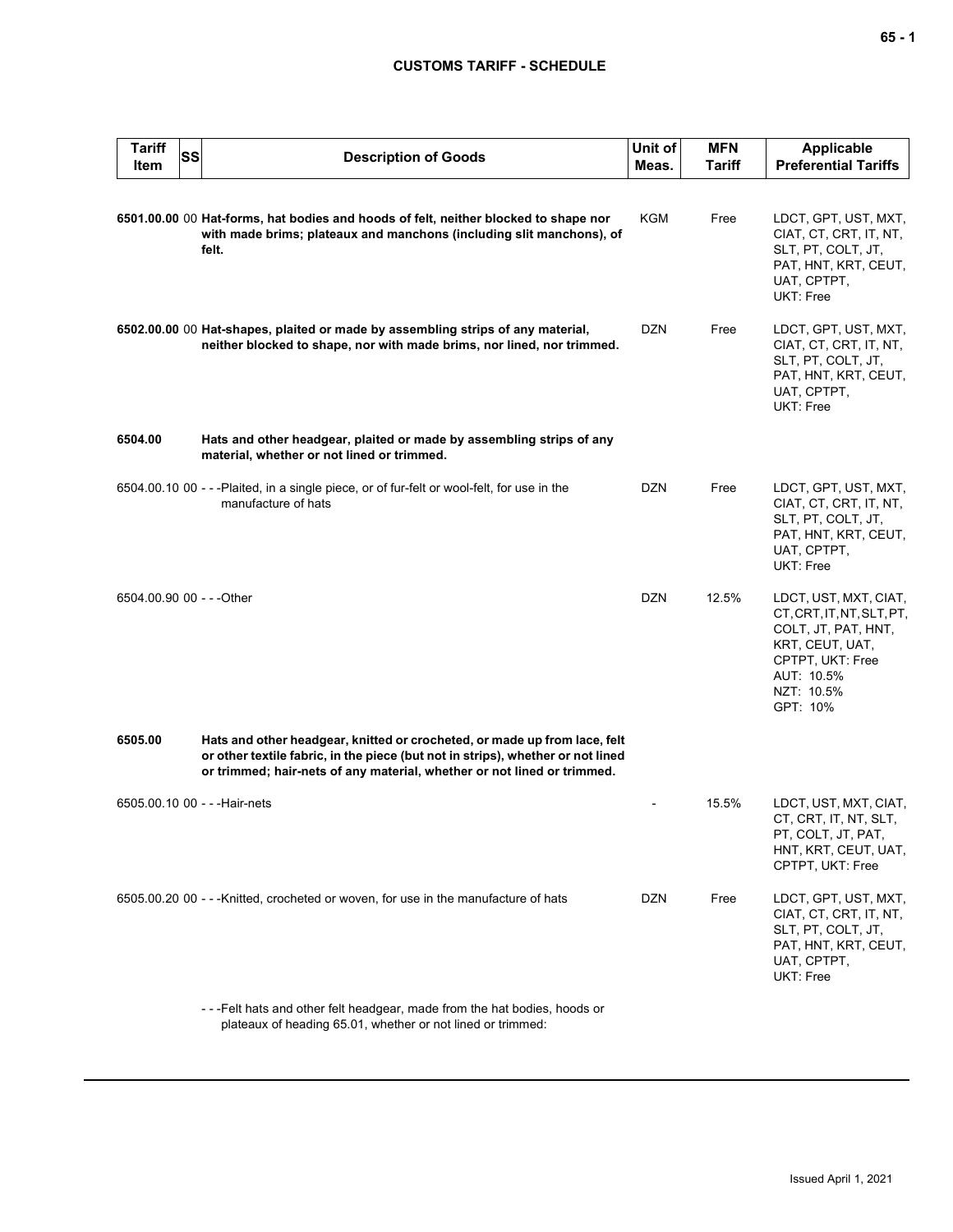**65 - 2**

| <b>Tariff</b><br><b>SS</b>  | <b>Description of Goods</b>                                                                                                                                                                                                    | Unit of                  | <b>MFN</b>    | Applicable                                                                                                                                               |
|-----------------------------|--------------------------------------------------------------------------------------------------------------------------------------------------------------------------------------------------------------------------------|--------------------------|---------------|----------------------------------------------------------------------------------------------------------------------------------------------------------|
| Item                        |                                                                                                                                                                                                                                | Meas.                    | <b>Tariff</b> | <b>Preferential Tariffs</b>                                                                                                                              |
|                             | 6505.00.31 00 - - - - Of fur-felt or wool-felt, for use in the manufacture of hats                                                                                                                                             | <b>DZN</b>               | Free          | LDCT, GPT, UST, MXT,<br>CIAT, CT, CRT, IT, NT,<br>SLT, PT, COLT, JT,<br>PAT, HNT, KRT, CEUT,<br>UAT, CPTPT,<br>UKT: Free                                 |
| 6505.00.39 00 - - - - Other |                                                                                                                                                                                                                                | <b>DZN</b>               | 12.5%         | LDCT, UST, MXT, CIAT,<br>CT, CRT, IT, NT, SLT, PT,<br>COLT, JT, PAT, HNT,<br>KRT, CEUT, UAT,<br>CPTPT, UKT: Free<br>GPT: 10%                             |
|                             | 6505.00.40 00 - - - Other hats, hoods, caps, bonnets or berets                                                                                                                                                                 | <b>DZN</b>               | 12.5%         | LDCT, UST, MXT, CIAT,<br>CT, CRT, IT, NT, SLT, PT,<br>COLT, JT, PAT, HNT,<br>KRT, CEUT, UAT,<br>CPTPT, UKT: Free<br>AUT: 10.5%<br>NZT: 10.5%<br>GPT: 10% |
| 6505.00.90 00 - - - Other   |                                                                                                                                                                                                                                | <b>DZN</b>               | 15.5%         | LDCT, UST, MXT, CIAT,<br>CT, CRT, IT, NT, SLT, PT,<br>COLT, JT, PAT, HNT,<br>KRT, CEUT, UAT,<br>CPTPT, UKT: Free<br>AUT: 8.5%<br>NZT: 8.5%               |
| 65.06                       | Other headgear, whether or not lined or trimmed.                                                                                                                                                                               |                          |               |                                                                                                                                                          |
| 6506.10                     | -Safety headgear                                                                                                                                                                                                               |                          |               |                                                                                                                                                          |
| 6506.10.10                  | ---Football helmets;<br>For firemen:<br>For mountaineering and climbing;<br>Industrial safety helmets;<br>Lead-impregnated or lead-lined, for X-ray operators;<br>Other protective headgear, athletic<br>$30 - - -$ - Welders' | <b>NMB</b><br><b>NMB</b> | Free          | LDCT, GPT, UST, MXT,<br>CIAT, CT, CRT, IT, NT,<br>SLT, PT, COLT, JT,<br>PAT, HNT, KRT, CEUT,<br>UAT, CPTPT,<br>UKT: Free                                 |
|                             |                                                                                                                                                                                                                                | <b>NMB</b>               |               |                                                                                                                                                          |
| 6506.10.90 00 - - - Other   |                                                                                                                                                                                                                                | NMB                      | 8.5%          | LDCT, UST, MXT, CIAT,<br>CT, IT, NT, SLT, PT,<br>COLT, JT, PAT, HNT,<br>KRT, CEUT, UAT,<br>CPTPT, UKT: Free<br>GPT: 5%<br>CRT: 8.5%                      |

**-Other:**